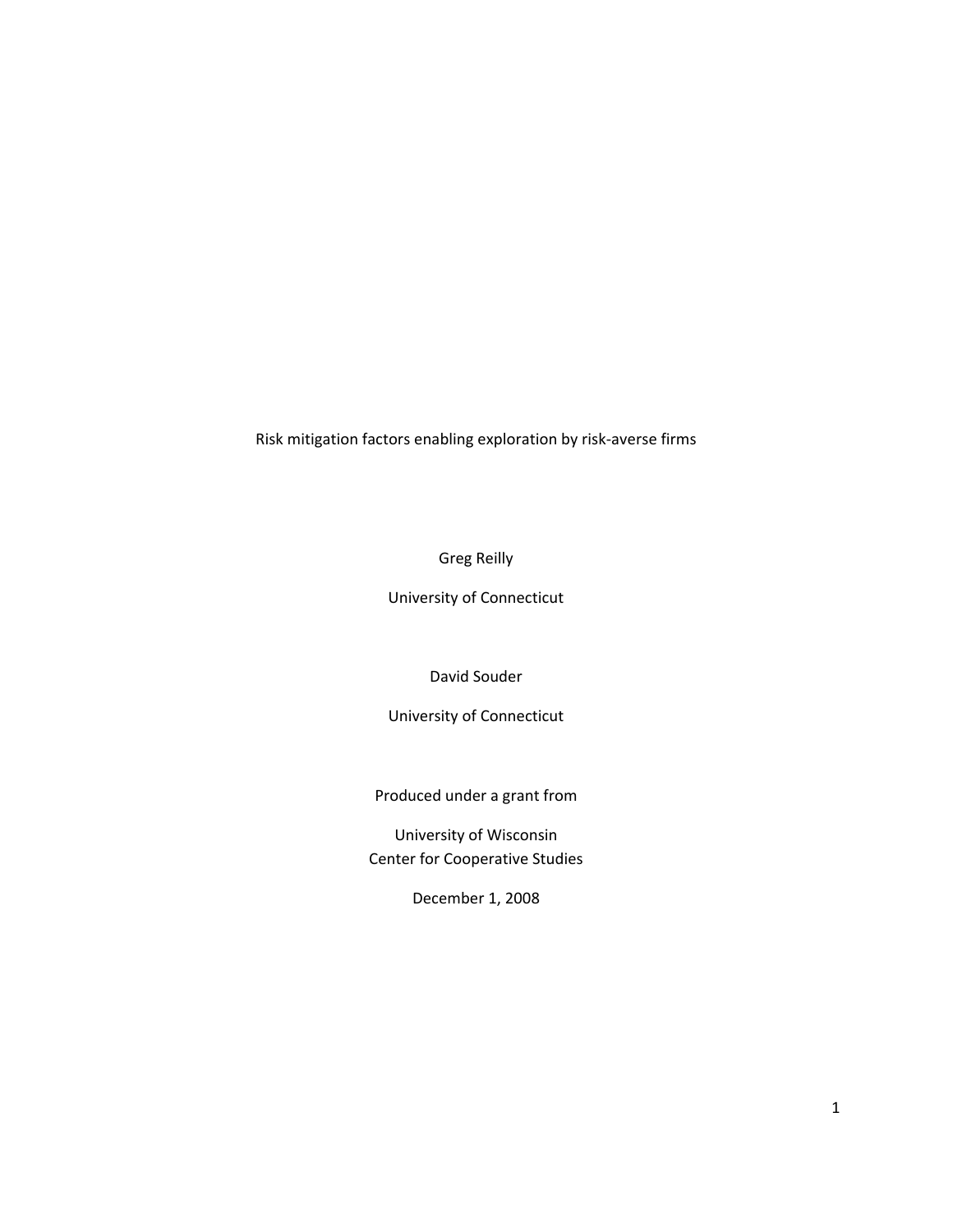## **ABSTRACT**

Exploration is generally regarded as a form of risk‐taking by firms. Firms with a higher tolerance for risk are expected to undertake a higher level of exploration. However, risk-averse firms do not avoid exploration altogether. In this paper, we show that the specific exploratory activities in which riskaverse firms are willing to engage can be predicted based on firm‐level characteristics that partially offset the risk of exploration. Not only do we identify such characteristics, but also we use this framework to model the performance consequences of various exploration alternatives available to electric utilities in the US from 2001‐2006. This setting is especially conducive because of the clear differences in expected risk preference between risk‐neutral investor‐owned firms and risk‐averse cooperative electrical utilities. We expect cooperative firms to pursue exploration when risk‐mitigating factors are in place, but that investor-owned firms do not make this distinction. We also expect to find evidence that risk‐mitigated exploration generates higher long term performance for cooperatives and investor‐owned utilities alike.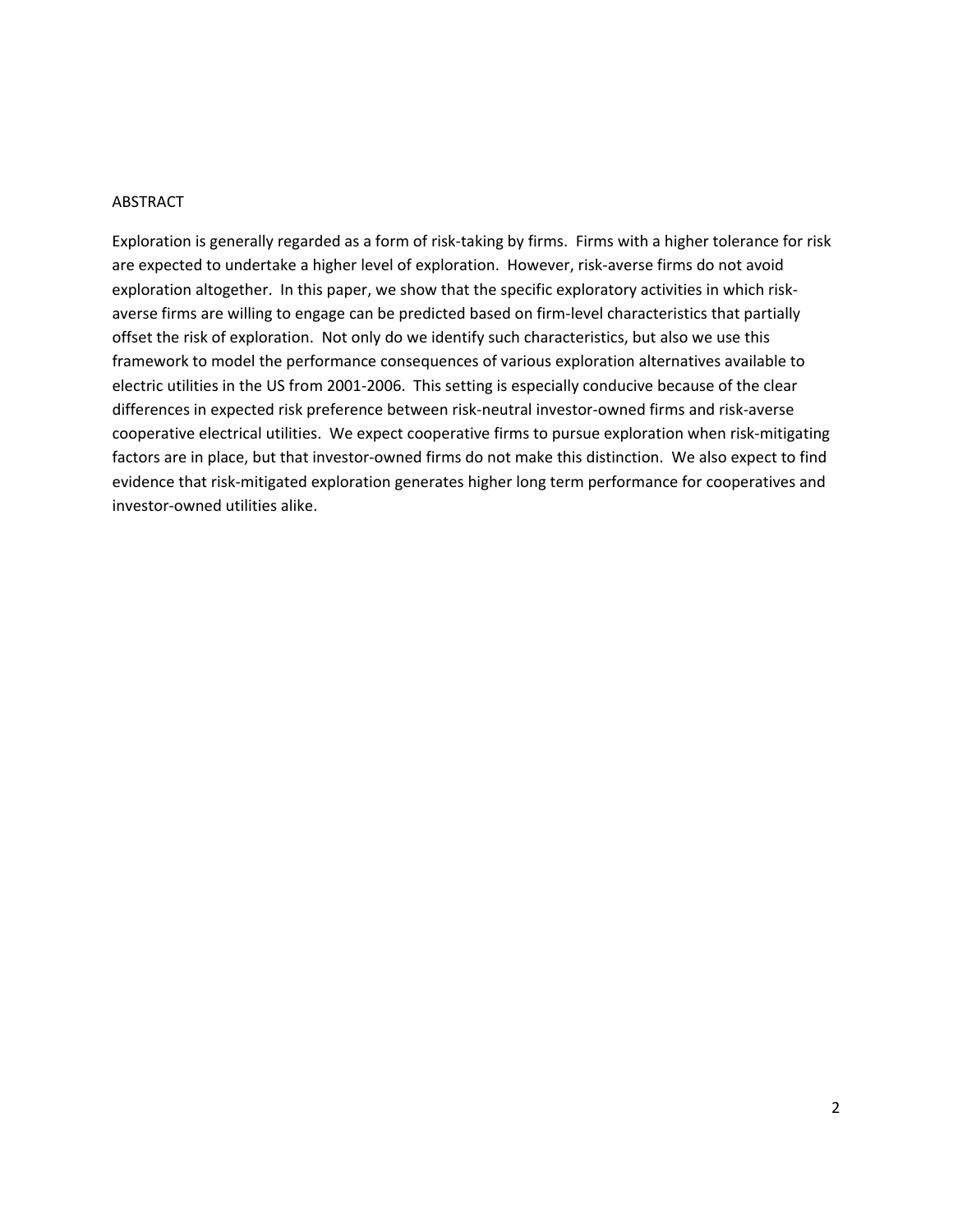Firm exploration, defined here as the search for new knowledge and actions taken to develop new firm capabilities, has been an important area of management inquiry for several decades but is still subject to broad interpretation and imprecise definition (see March, 1991). One consistent element of existing definitions of exploration is the assumption of a close association between risk and exploration. However, because exploration is fundamental to the evolution and growth of firms over time (Tushman & O'Reilly, 1996), it is salient even to firms that are highly risk‐averse. The purpose of this research is twofold: first, to better understand how risk‐averse firms decide which exploratory activities have tolerable levels of risk and can be pursued; and second, to compare the performance implications of exploratory activities based on their riskiness to specific firms. We analyze these questions in the context of electrical utilities, where a sharp distinction in risk preference can be drawn between cooperatives, which are more risk‐averse due to their ownership structure, and investor‐owned utilities, which are presumed to have the risk-neutral posture associated with the obligation to maximize value for shareholders (Jensen and Meckling, 1976).

Specifically, we first test whether a firm's risk preference is positively related to the level of exploration undertaken by the firm. We then identify firm-specific risk-mitigating factors that we predict will make the risk of certain exploratory activities tolerable to a risk‐averse firm. Finally, we test whether risk-mitigated exploration choices have a positive relationship with firm performance for cooperatives and investor‐owned utilities alike. In sum, we expect that firm‐level characteristics play an important role in determining the tolerance for risk associated with a given exploratory activity undertaken by a firm and that these differences will enable some risk‐averse firms to engage in exploration more successfully than their peers.

The context of our study is producers of electricity in the United States. This industry provides an attractive setting for two important reasons. First, there are a large number of firms managed under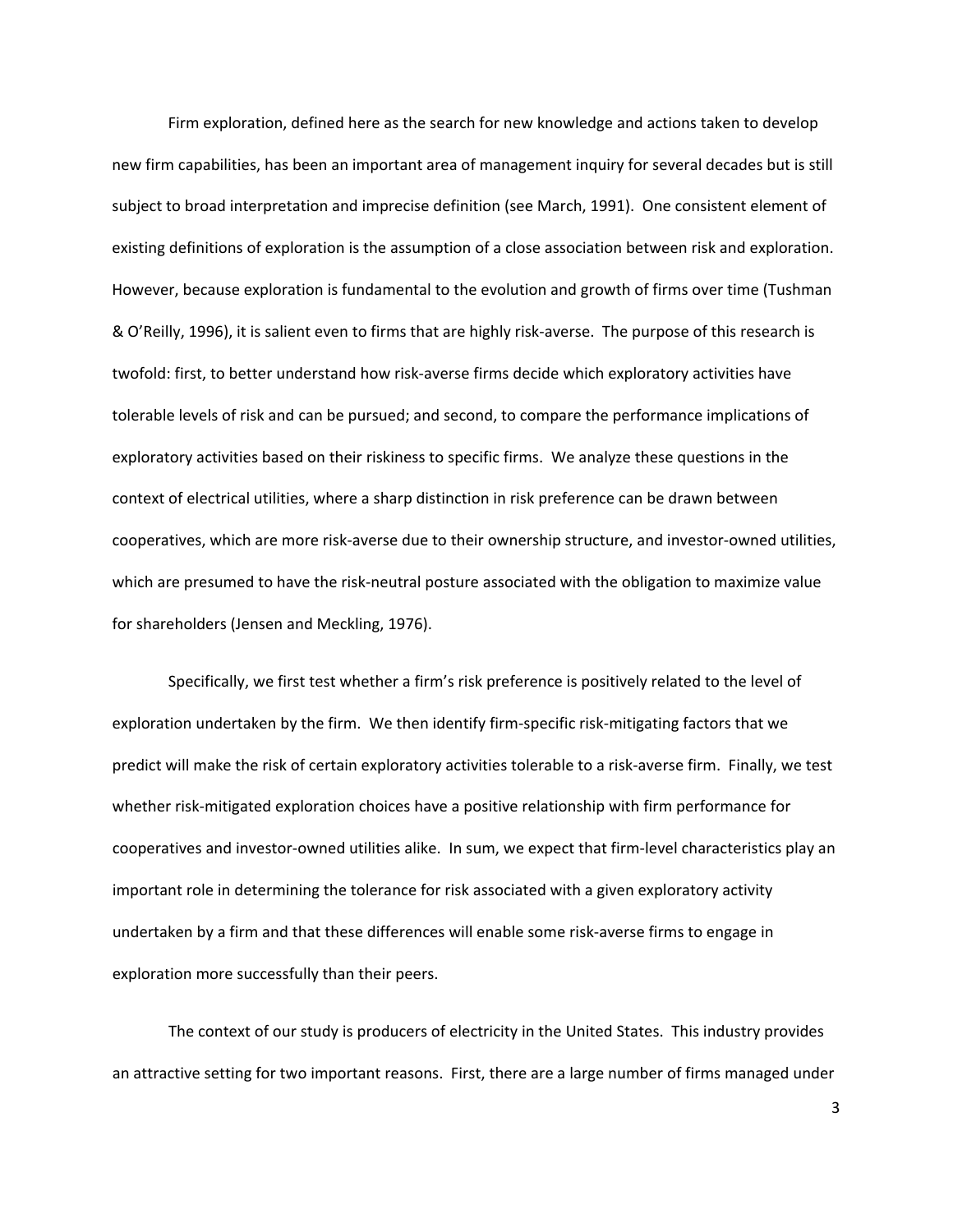a cooperative governance structure in addition to an even larger number using the more common investor‐owned governance model. We believe that this difference in governance structure provides significant, distinct and easily measured difference between firms with respect to their tolerance for risk. Second, because a high level of government regulation in the industry somewhat limits the diversity of options available to managers, we expect that firms in the two groups will be highly similar in many other regards. This benefits our investigation by limiting the noise from factors outside of our empirical models.

We expect our study to yield valuable insights for managers in the industry. We hope to identify attributes of cooperative governed firms that are associated with successful exploration. Specifically, we focus on innovation related to identifying and implementing new sources of energy to be used in electricity generation. Cooperative managers could benefit from a better understanding of how to effectively balance the need to explore some new innovation while simultaneously maintaining the lower risk profile expected by the firm's owners. More broadly, we expect that managers of investor owned firms could learn about the benefits of lower‐risk exploration practiced by decision makers in cooperative‐run enterprises.

### **Theory development and propositions**

The seminal paper on exploration was written by March (1991), who stressed the differences between exploration and exploitation as ways for firms to learn, enabling adaptation and growth over time. Exploration has been described as "a pursuit of new knowledge" (Levinthal & March, 1993, pg. 105) and is said to create "novel competencies that enable ongoing innovation" (Voss et al., 2008, pg. 147). From the original definition, exploration includes "things captured by terms such as search, variation, risk taking, experimentation, play, flexibility, discovery, innovation" (March, 1991, pg. 71).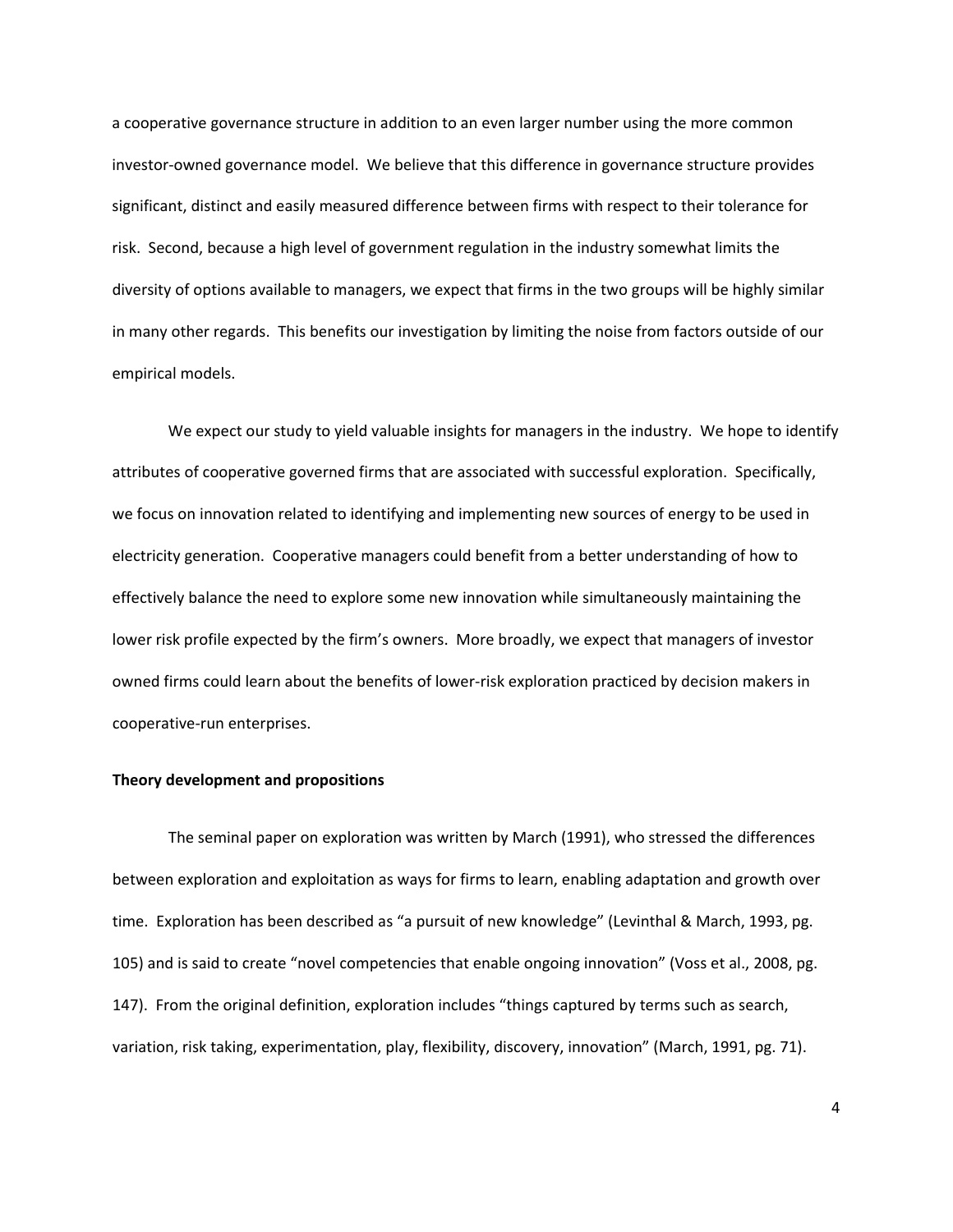Although March highlights how the managerial processes that support exploration and exploitation are fundamentally distinct and sometimes conflicting, a careful reading reveals that March does not claim that a given firm is engaged in one or the other. Instead, his central theme is that firms need to be adept at managing two divergent processes, both of which are important for ongoing viability and development.

We take this insight as the departure point for our research. Prior literature establishes that firms differ widely in the willingness to make risky investments, and not only March (1991) but also subsequent research makes the explicit point that exploration is riskier than exploitation (Koza & Lewin, 1998). At the same time, we interpret March to indicate that nearly all firms explore, at least to some degree, and those which avoid exploration altogether are unlikely to survive an ever‐changing environment. Taken together, we conclude that even risk-averse firms engage in exploration.

However, we contend that the *amount* and *type* of exploration chosen by firms will depend on risk propensity (Sitkin & Pablo, 1991). Focusing on risk‐averse firms, we argue that the type of exploration pursued can be predicted systematically based on observable characteristics of the firm. The underlying mechanism is risk mitigation: risk‐averse firms are more willing to explore in ways that are familiar to or connected with the history of their business. In contrast, risk-neutral firms make exploration decisions based more heavily on projections of expected returns, as they do not have risk avoidance as an explicit objective. We proceed to develop propositions about the firm‐specific characteristics that predict the type of exploration risk‐averse firms will pursue.

**Association between risk and exploration.** Risk is defined in many ways in extant management literature (for example, Shapira, 1994; Sniezek, 1998; Wiseman & Gomez‐Mejia, 1998). In our research, we follow a classic definition of risk as the extent to which outcomes related to a specific action can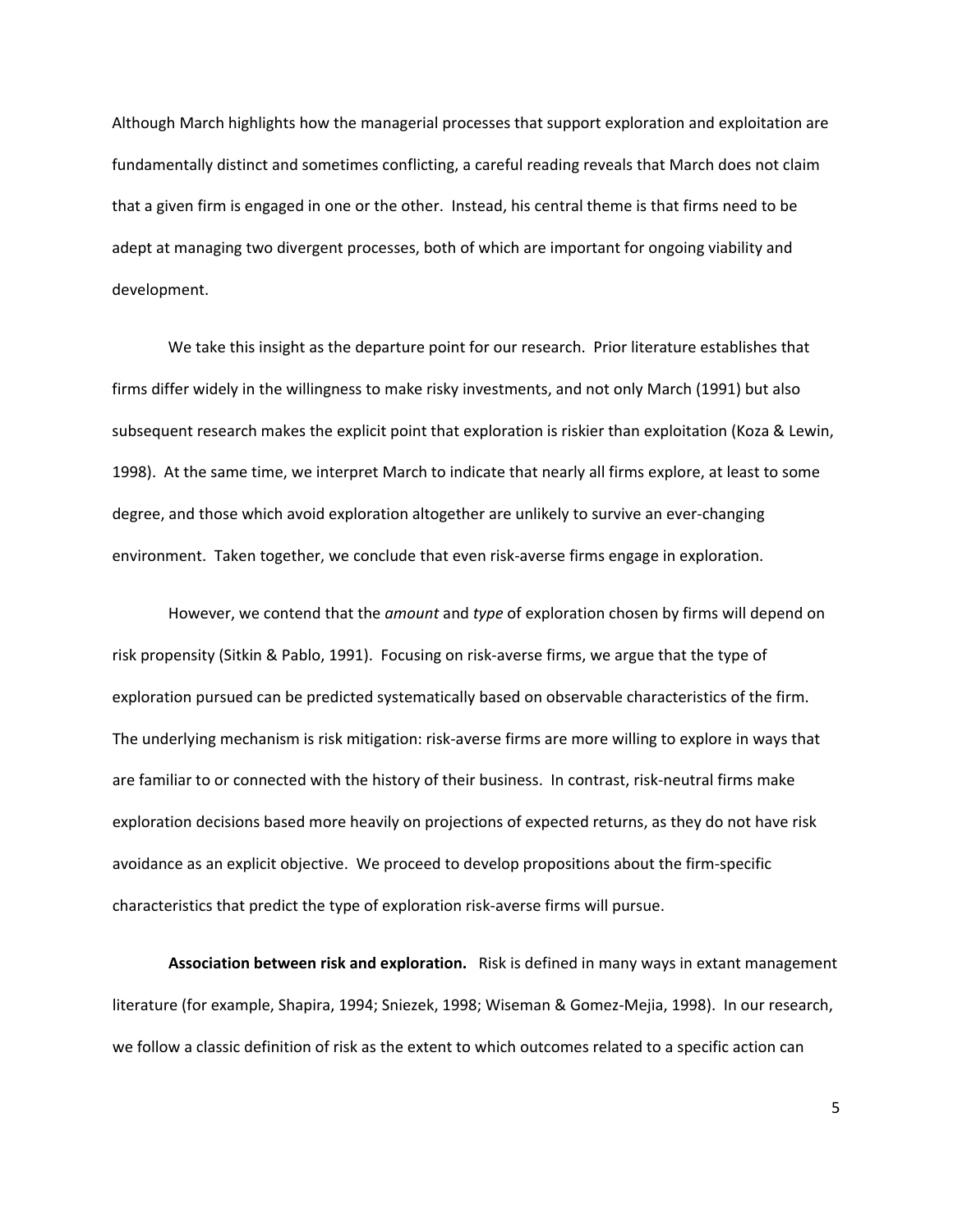vary. Because managers must make decisions about which actions a firm should undertake, we focus on senior firm managers in trying to understand the role of risk in firm choices. These managers must weigh the risk and reward in investment decisions as stewards of the firm. Prior research offers several considerations that affect how individual managers decide the level of risk the firm should accept in its investment choices. First, past risk behaviors may have a strong inertial effect on choice of risk behavior. Second, institutional knowledge of past results achieved at different levels of risk taking may influence future risk behaviors by managers. Third, individual managers are assumed to have a risk preference which can be driven by individual, firm and industry level factors (Pablo & Sitkin, 1992).

As noted above, exploration is taken to be risky because it entails a firm's involvement in activities with which it is unfamiliar. In some instances, exploration involves activities that are new not only to the firm, but also to the world at large. To the extent the firm's exploration is productive, it enables an array of benefits with the potential to offer considerable upside, including the development of new products, the attraction of new customers, or the reduction of costs. On the other hand, the exploration may prove to be fruitless, leaving the firm with little value to show for the time and money invested in exploratory activities. Because outcomes from exploration can range from "strikeout" to "home run," and include everything in between, high risk is exemplified.

The extensive literature on financial economics establishes that it is self-defeating for firms to make investments unless the "expected return" of those investments, adjusted for risk, exceeds the cost of capital (i.e., have a positive net present value, or NPV). We therefore take it as given that firms only pursue exploratory activities that can be plausibly argued to have positive NPV (Brealey & Myers, 2002). However, we also assume that firms face resource constraints that force choices between various investment alternatives, and that expected returns are estimated with considerable imprecision,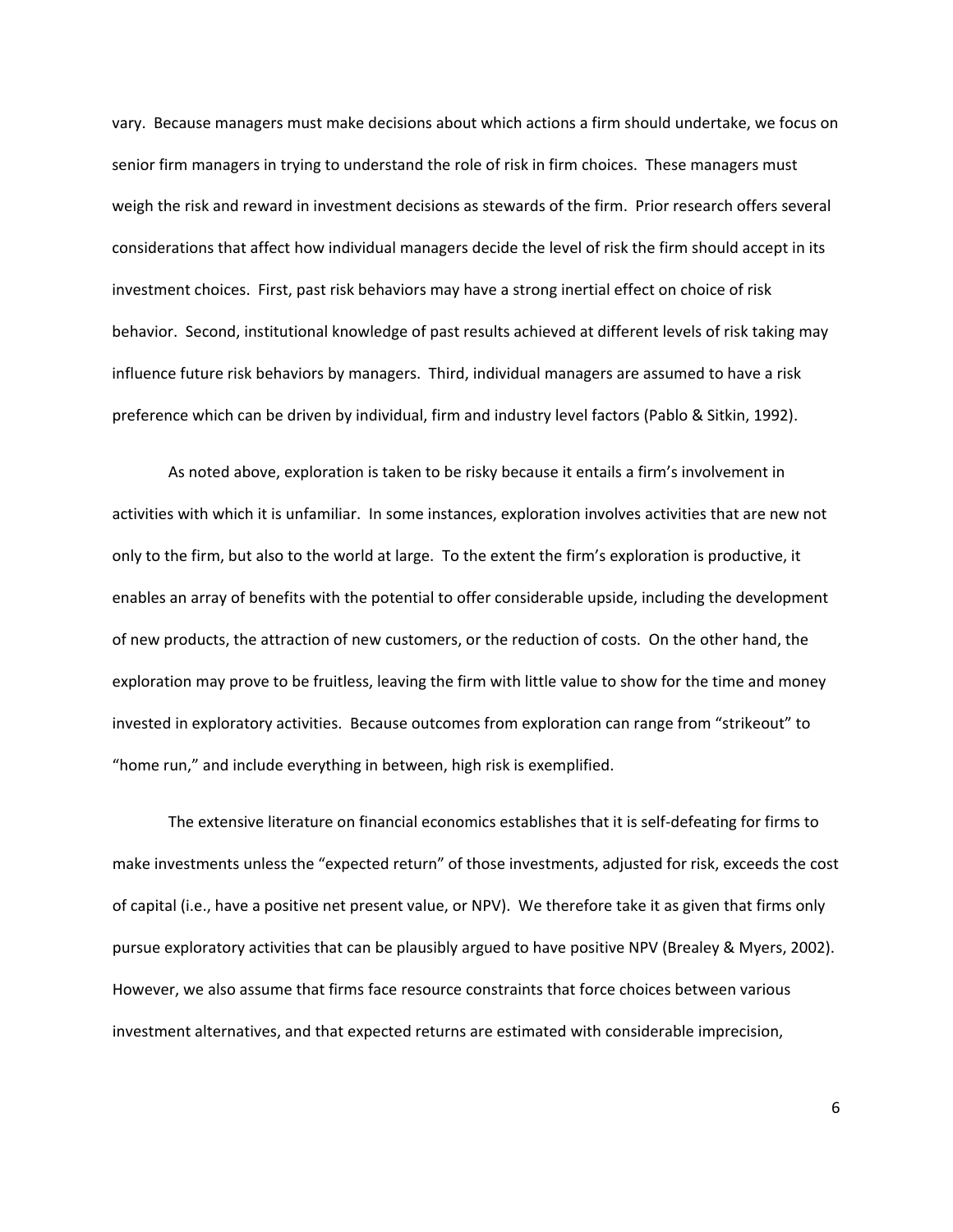especially for exploratory activities. As a result, our model assumes that a firm's risk propensity is an explicit and distinct consideration when investment choices are made.

**Tolerance for risk in cooperative firms.** Jensen and Meckling's (1976) agency theory is widely used as the backdrop for understanding risk propensity in investment decisions. The central insight of this work is that the self‐interest of decision‐makers is tightly linked to the investment decisions made by firms. While the most commonly discussed agency tension is between investors, who are presumed to be risk‐neutral, and managers, who are assumed to be risk‐averse, the logic of agency theory can be applied more broadly to reflect the self-interest embedded in different ownership structures.

For instance, ownership structures that involve the sale of stock on public exchanges include the provision that any residual income generated by the firm belongs to its shareholders. This is designed to facilitate the flow of capital by protecting the interests of the broad set of dispersed shareholders who have invested in the firm. Managers of such firms therefore hold a fiduciary responsibility to make investment decisions that maximize the firm's value to shareholders. On this basis, an investment's expected returns become the primary basis for choosing between alternatives, after accounting properly for risk. Such firms are risk‐neutral; investors do not have preconceived expectations about risk tolerance, but simply seek the highest returns possible. In theory, the financial failure of any given firm can be withstood by its investors, who have the opportunity to hold a portfolio of positions in which the losses at one firm are offset by the gains at another.

By contrast, cooperative ownership structures imply different self‐interest. The capital invested in cooperatives (or mutuals) comes from a subset of major customers (alternatively, suppliers or employees), who are in turn the owners of the firm. As customers first, these owners have more at stake than a financial interest in the firm; they also rely on consistent access to the firm's products or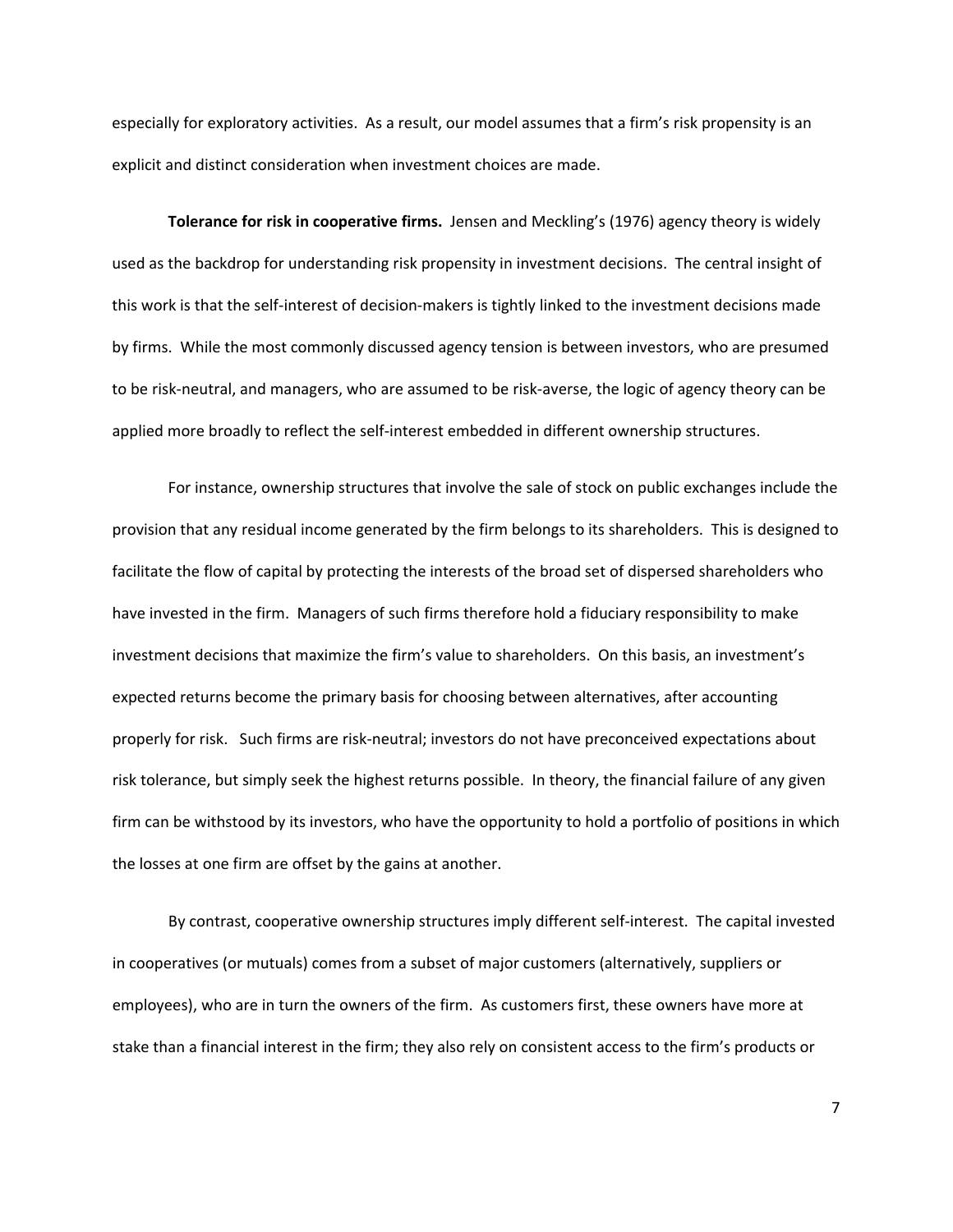services in order to pursue other business interests. Being less diversified and more tied to the specific fortunes of the cooperative firm, these owners are primarily concerned with the firm's ongoing viability. Financial returns, while appealing, are a secondary consideration behind service reliability. Therefore, an analysis of the self-interest of the respective ownership types suggests that cooperative firms are more risk‐averse than investor‐owned firms.

Risk‐averse does not imply risk‐free, and as argued above, we expect that firms with cooperative ownership structures will still engage in exploration. That said, a baseline prediction to establish the validity of our research is the expectation that cooperative firms engage in exploration to a lesser degree than firms with a public shareholder structure:

> P1: Cooperative governed firms are less likely to engage in exploratory innovation than similar investor owned firms.

**The effect of firm characteristics on exploration**. We now turn to an analysis of the firm‐ specific characteristics that mitigate the risk of certain exploratory activities, and thus facilitate their pursuit by risk‐averse firms. Our key premise is that the riskiness of a specific exploratory activity is not constant, but instead varies by firm‐specific qualities. An example may help to illustrate our point. We assume that in a poker tournament all players are playing the same game and are therefore exposed to the same risks in terms of the odds of the strength of the hand they draw. However, each player experiences a unique level of risk of losing any given hand because of their individual poker playing skills and prior playing experience. A player with high levels of both will be at far less risk of losing than a player without experience, even if they have the same cards. Similarly, we assume that firms experience different levels of risk associated with the investment choices they make because of the resources and capabilities they have.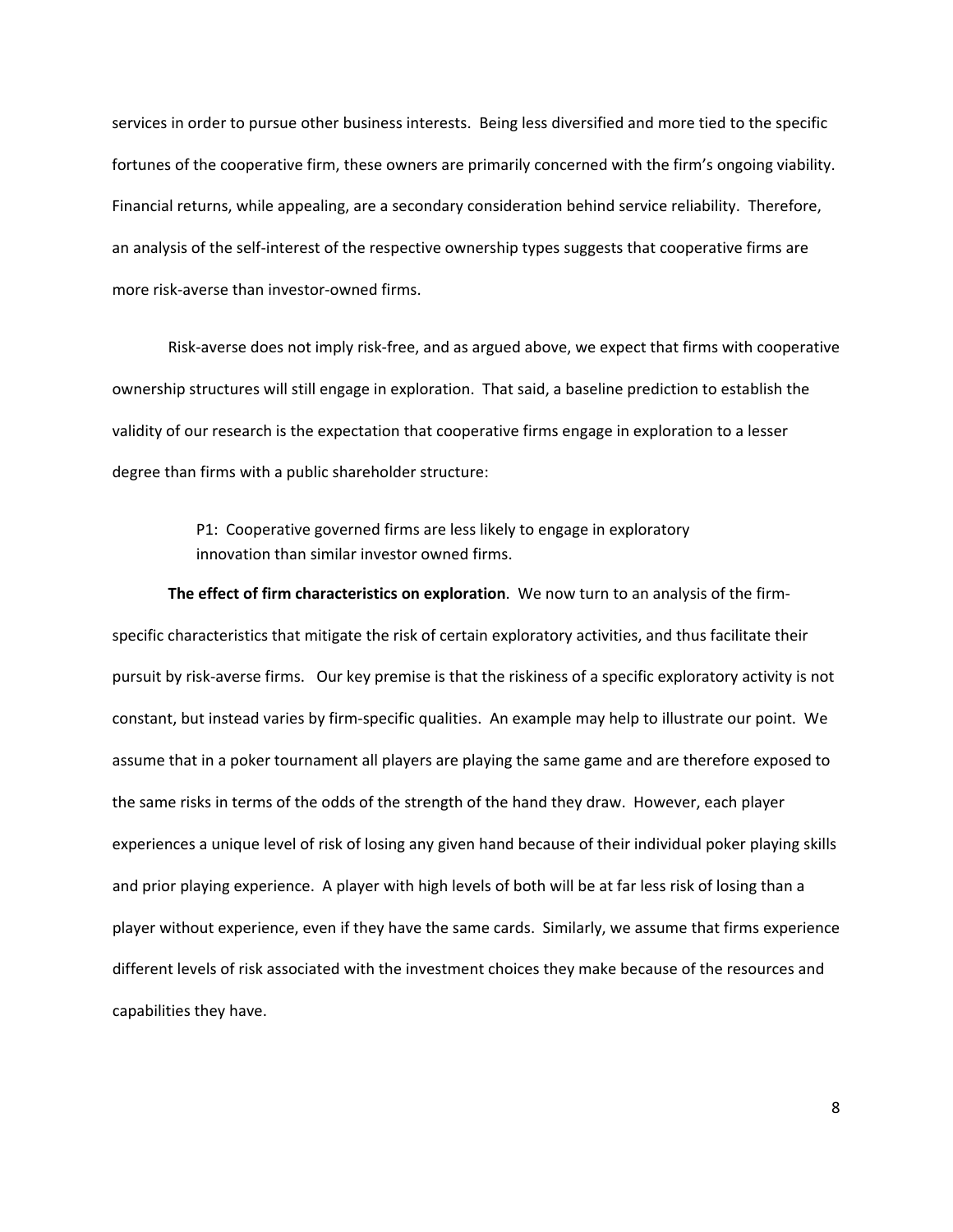**Exploration Expertise**. Learning theory is based on the premise that "[l]earning competence means that organizations become better at things they do repeatedly and successfully and that they become less competent at things they do infrequently and unsuccessfully." (Holmqvist, 2004, pg. 71). We propose that a firm can develop a learning competence related to the process of successful exploration. Such a competence would enable a firm to be successful across a range of exploration. Even though each exploratory effort would entail the pursuit of new knowledge and new skill development, such a firm could use its exploratory capabilities to increase the chances of successful exploration across many different searches for innovation. Firms that have successfully learned via exploration create routines that make successful learning more likely in future exploratory risk taking. These routines allow firms that repeatedly explore to lower the risk of future exploration.

> P2: Cooperatives are more likely to pursue exploration when they have prior experience in successful exploratory innovation.

**Exploitation leads to exploration**. The concept of exploitation has been characterized as the "twin concept" of exploration (Gupta et al., 2006). Originally, it was characterized as including "such things as refinement, choice, production, efficiency, selection, implementation, execution." (March 1991, pg. 71) Levinthal and March went on to further refine the idea as "the use and development of things already known" (1993, pg. 105). Evidence of the benefits of exploitative learning can be demonstrated in the recent finding that organizations have more success that is increasingly similar as a function of their operating experience (Desai, 2008). We propose that there are circumstances in which learning via exploitation enhances exploratory learning. We argue that there are two distinct drivers that might cause successful exploitation to lead to increased exploration. First, increasing expertise from exploitation may limit opportunities for additional gains. As a firm increasingly exploits its existing knowledge, it may come closer to reaching an efficiency frontier (Porter, 1996), in which very little or no additional gains can be achieved from continued exploitation of a resource or capability. This idea is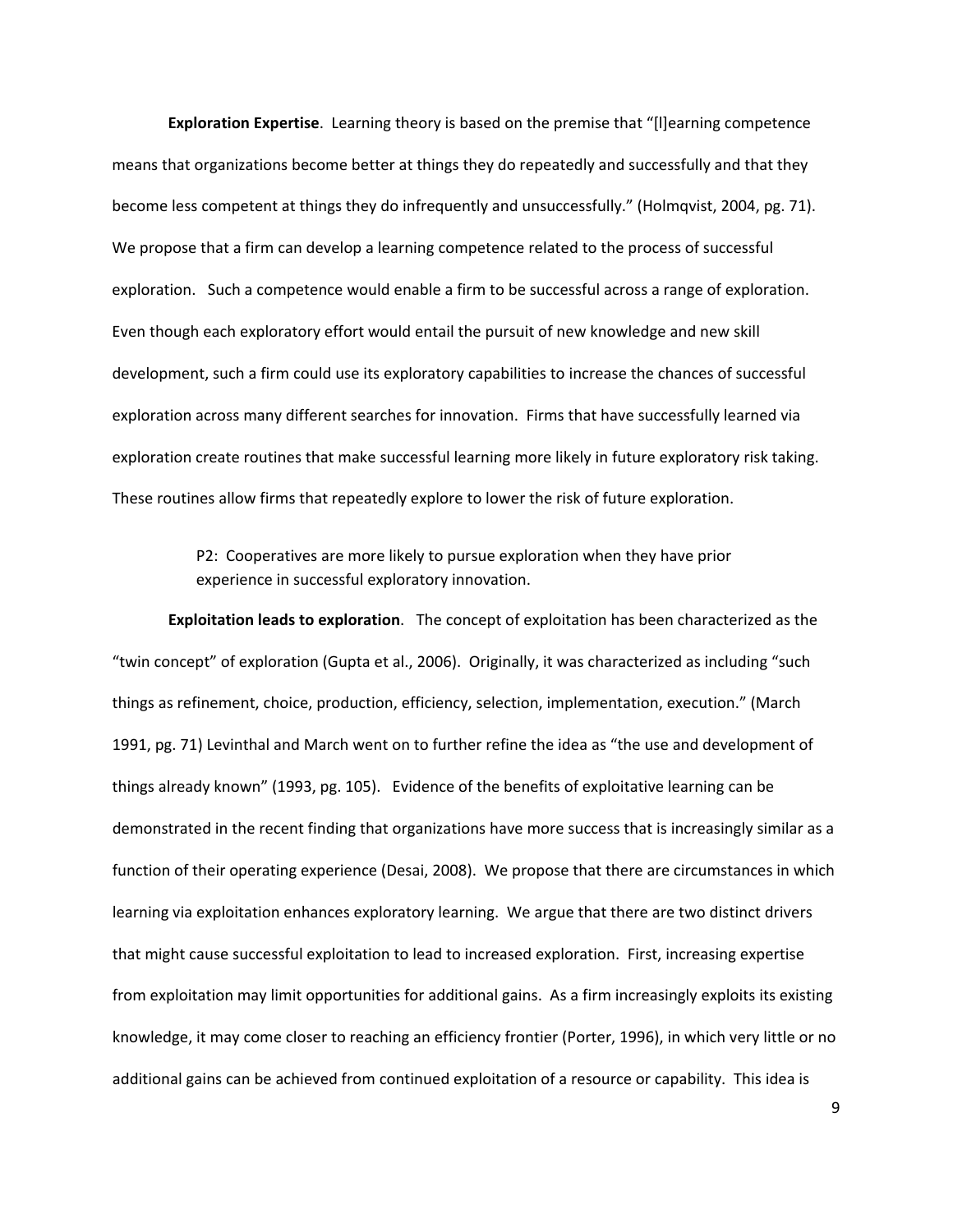also known as diminishing returns. When a firm has extensive success in exploitation and reaches the efficiency frontier, it is likely to turn to exploration rather than to stop trying to learn and grow. While reaching the efficiency frontier may cause firms with exploitation experience to turn to exploration, a second explanation of the relationship may be associated with lowering the risk of such exploration. Our argument is that expertise in one domain may be indicative of managerial capabilities that are applicable across domains (Barney, 1991). A firm that excels at exploiting its existing knowledge may be equally able to explore new knowledge and technological domains because its managers possess high skill levels rather than because it is somehow uniquely capable of exploitation learning.

> P3: Cooperatives are more likely to pursue exploration when they have prior experience in successful exploitative innovation.

**Proximity to existing knowledge**. A third firm characteristic that may lower the risk of exploration is rooted in the social network literature (Uzzi, 1999). That literature argues that individuals, and the firms in which they work, can benefit from the nature of their network of contacts. One important mechanism through which social networks are expected to benefit those who are a part of them is through increased access to information. We apply these ideas in this context by proposing that the geographic proximity of the focal firm to other similarly‐managed firms provides a proxy for the closeness of a tie in a social network and the likelihood of information passing between them. We are proposing that if a firm is geographically close to another firm that has already explored a particular innovation it will lower risk for the focal firm to explore that innovation (Rosenkopf & Nerkar, 2001). We expect the risk to the firm to be lower because the search costs for new knowledge should be lower, the increased chances that a known and trusted peer can be a source of new knowledge and the potential that the focal firm can gain specific information about what actions to take from its network peer.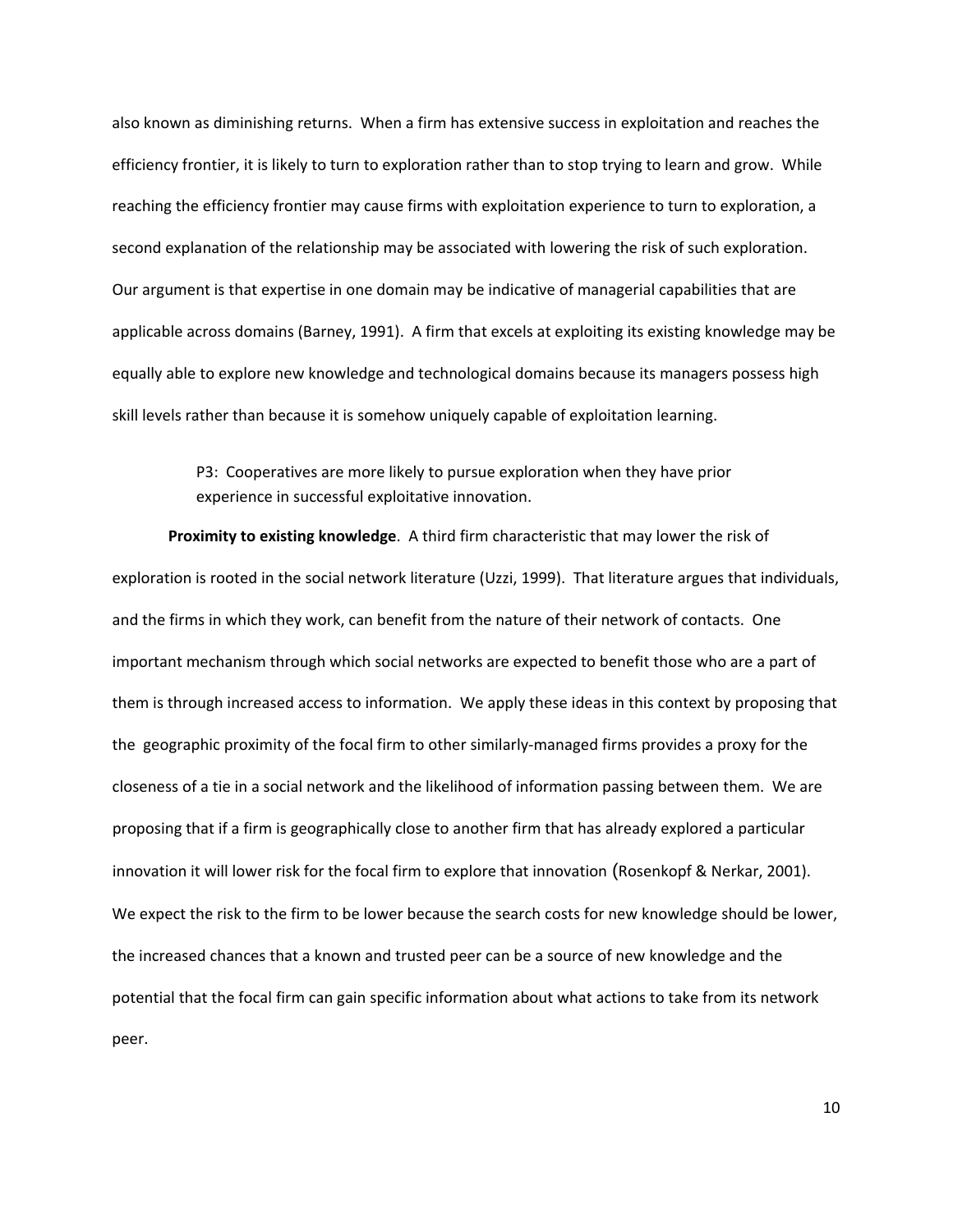P4: Cooperatives are more likely to pursue exploration when they are geographically closer to another cooperative that has already pursued a similar innovation.

**Performance implications**. Our argument to this point has been that risk‐averse firms are likely to choose exploratory activities that mitigate their exposure to risk through relatedness to existing experience or observability of competitors' exploration. In contrast to risk‐neutral firms, risk‐averse firms consider risk mitigation factors in addition (and perhaps ahead of) expected returns when making investments. From the shareholder‐centric perspective inherent to agency theory, this approach has suboptimal implications for firm performance to the extent firms pass up investments with high expected returns because they also carry substantial risk.

The logic of our decision‐making model for risk‐averse firms suggests a competing prediction with regard to firm performance subsequent to exploration. Whereas agency theory deals with the potential concern that managers will not pursue a sufficient level of risk because their personal self‐ interest implies a lower exposure to risk than is optimal for the firm, we are concerned with a different scenario in which the firm's own interests – defined from the perspective of its cooperative ownership structure – warrant a risk‐averse posture toward exploration (Jensen and Meckling, 1976). Essentially, owners in a cooperative structure are willing to sacrifice the upside potential available from unfettered exploration in exchange for the more tangible benefits and less volatile outcomes available through exploration that is constrained to areas that have acceptable levels of familiarity to the existing firm. For instance, risk‐averse firms may favor exploration to improve efficiency by lowering costs, as opposed to exploration that opens up the possibility of competing for customers in new markets. Such a scenario does not imply tolerance for "worse" financial returns, but does suggest a different shape to those returns, as predicted below: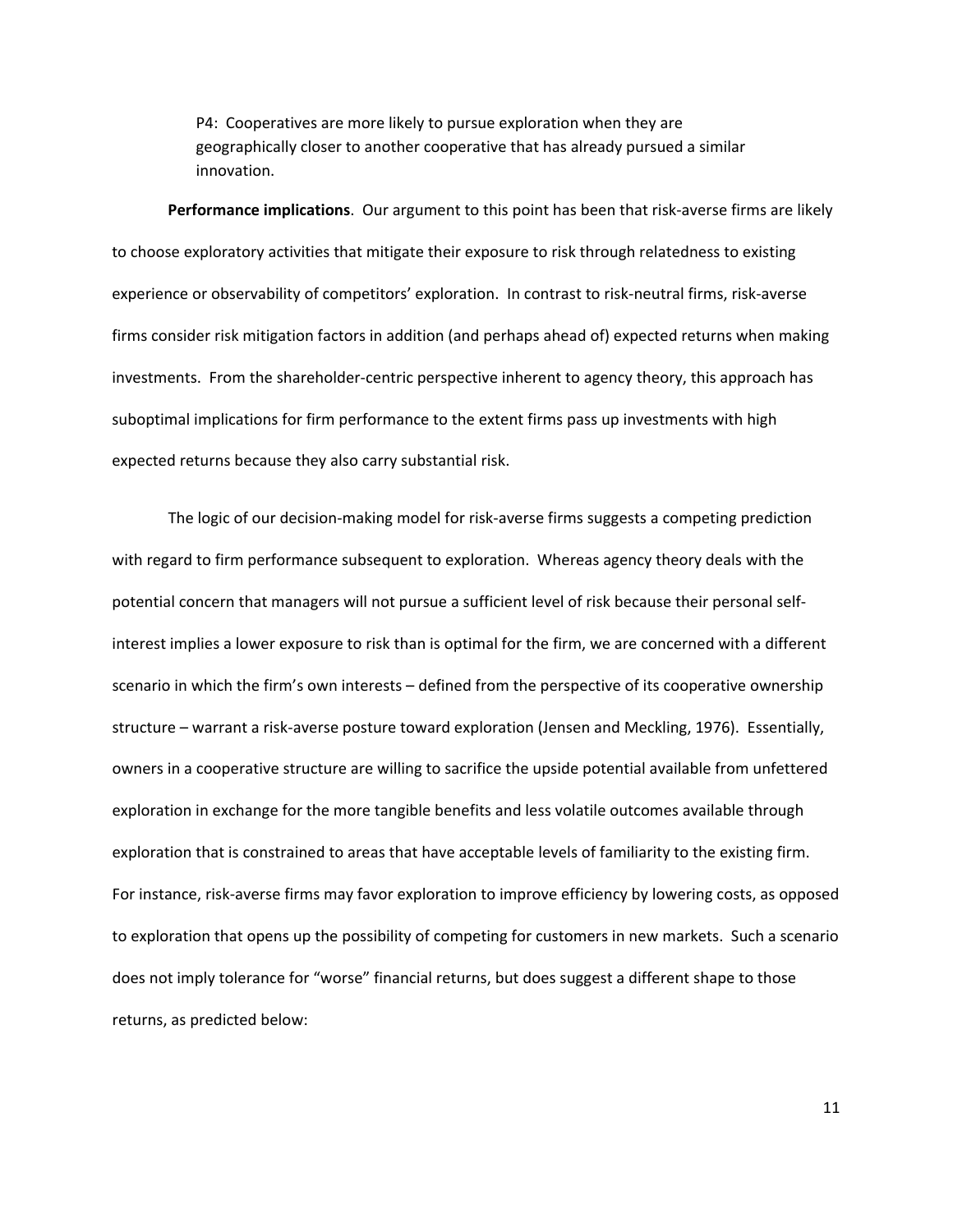P5: For risk‐averse firms, exploration based on risk‐mitigating factors leads to lower growth but higher efficiency than exploration not connected to risk‐ mitigating factors

Finally, we have built our research around the premise that forgoing exploration altogether has adverse performance effects for all firms, including those that are risk-averse. Our reasoning is that without exploration, a firm has limited capacity to adapt to changing environmental conditions, preventing it from evolving over time and continuing to thrive. The idea that firms must engage in both exploration and exploitation is a common theme in the literature (Tushman & O'Reilly, 1996). As this is a testable proposition, we include it as part of our empirical research. In a sample of risk‐averse firms, we assume that excessive exploration is avoided by all, and thus within the range observed, higher levels of exploration will be associated with higher financial performance over time:

> P6: For risk‐averse firms, exploration based on risk‐mitigating factors leads to higher financial performance over time than avoiding exploration altogether

#### **Proposed sample**

The sample for this study is comprised of cooperative‐owned (COOP) and investor‐owned (IOU) electricity producing utilities in the United States. The data will be gathered from multiple datasets originally collected by the Energy Information Administration, a statistical agency of the U.S. Department of Energy created by the US Congress in 1977 for the purpose of providing unbiased energy data, analysis and forecasting. One source of the specific data to be used in this study will be Form 860, which includes information such as initial date of commercial operation, generating capacity, and energy source about each generator at electric power plants owned and operated by electric utilities in the United States. A second source will be Form 861, which is a firm‐level data file and contains information about firm revenue, aggregated efficiency, firm governance, and customer counts. Using data between the years 2001‐2006, we can identify a minimum of 62 COOP firms and 116 IOU firms with data about our variables of interest.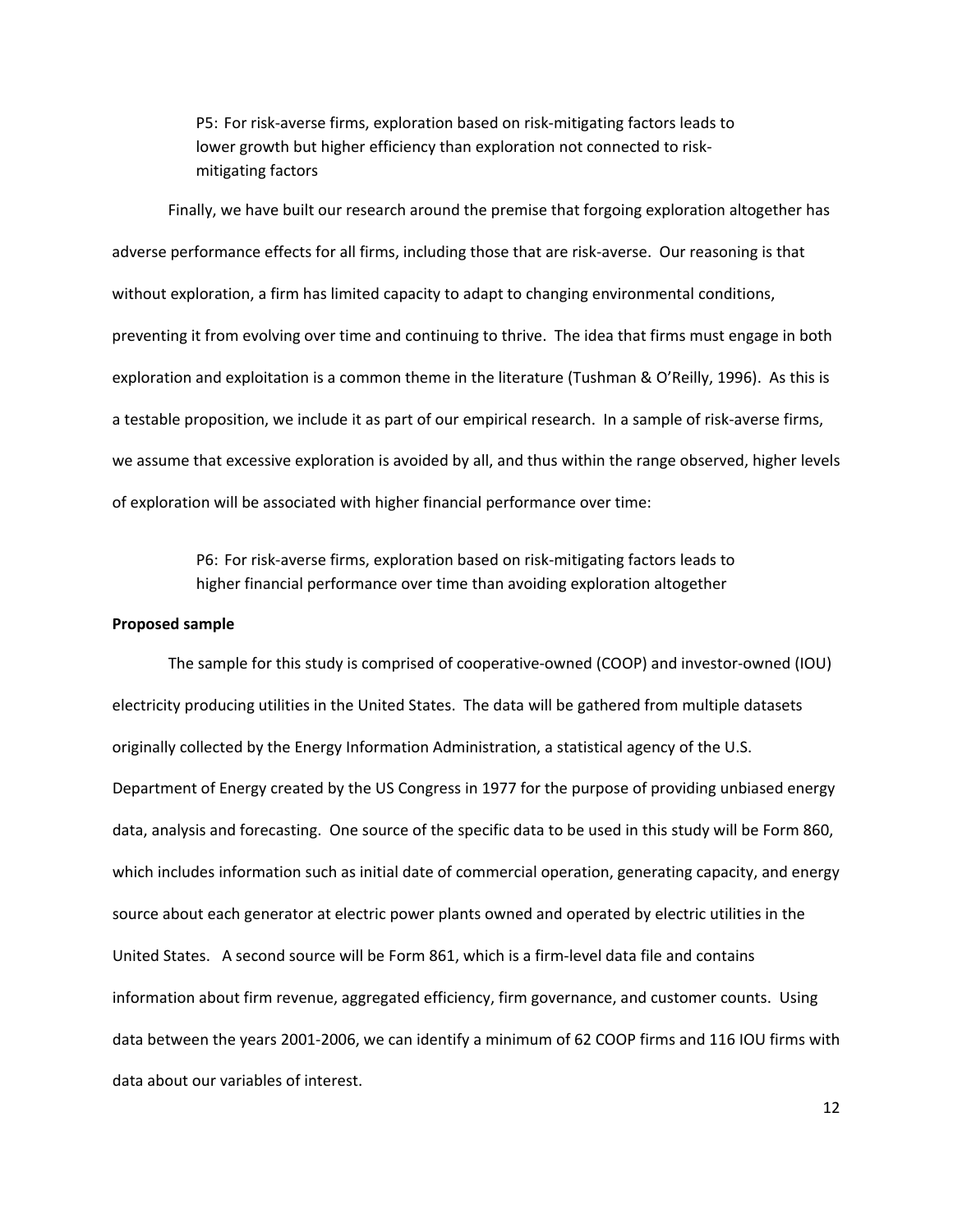We also plan to interview a small, random sample of electric utility industry experts and managers from both COOP and IOU firms. We expect these interviews to ground our thinking about the industry and decision‐making processes used by its managers, guide our final selection of measures and improve our theoretical thinking about proposed relationships.

# **Proposed variables**

- Governance structure EIA Form 861contains a flag identifying the governance structure as cooperative or investor owned.
- Exploration exploration will be defined as development of an electricity generator with a new‐ to-the-firm source of energy. Examples of energy sources include: wind, coal, natural gas, solar, etc.
- Prior experience in exploration a firm will have prior exploration experience if it has previously explored according to the definition above
- Prior success in exploitation a firm will have exploitation success if it is among the most efficient users of a specific energy source for its generators. For example, if a firm achieves top efficiency with its natural gas‐powered generators compared to all other generators using natural gas, we will identify it as having successfully exploited that technology
- Proximity to exploration this will be measured as the extent to which firms in the same region as the focal firm have successfully explored according to the definition above
- Firm growth we will measure this by growth in megawatt hours produced by the firm
- Firm efficiency this measure is available on the EIA Form 861. It measures the efficiency with which energy inputs are transformed into electricity.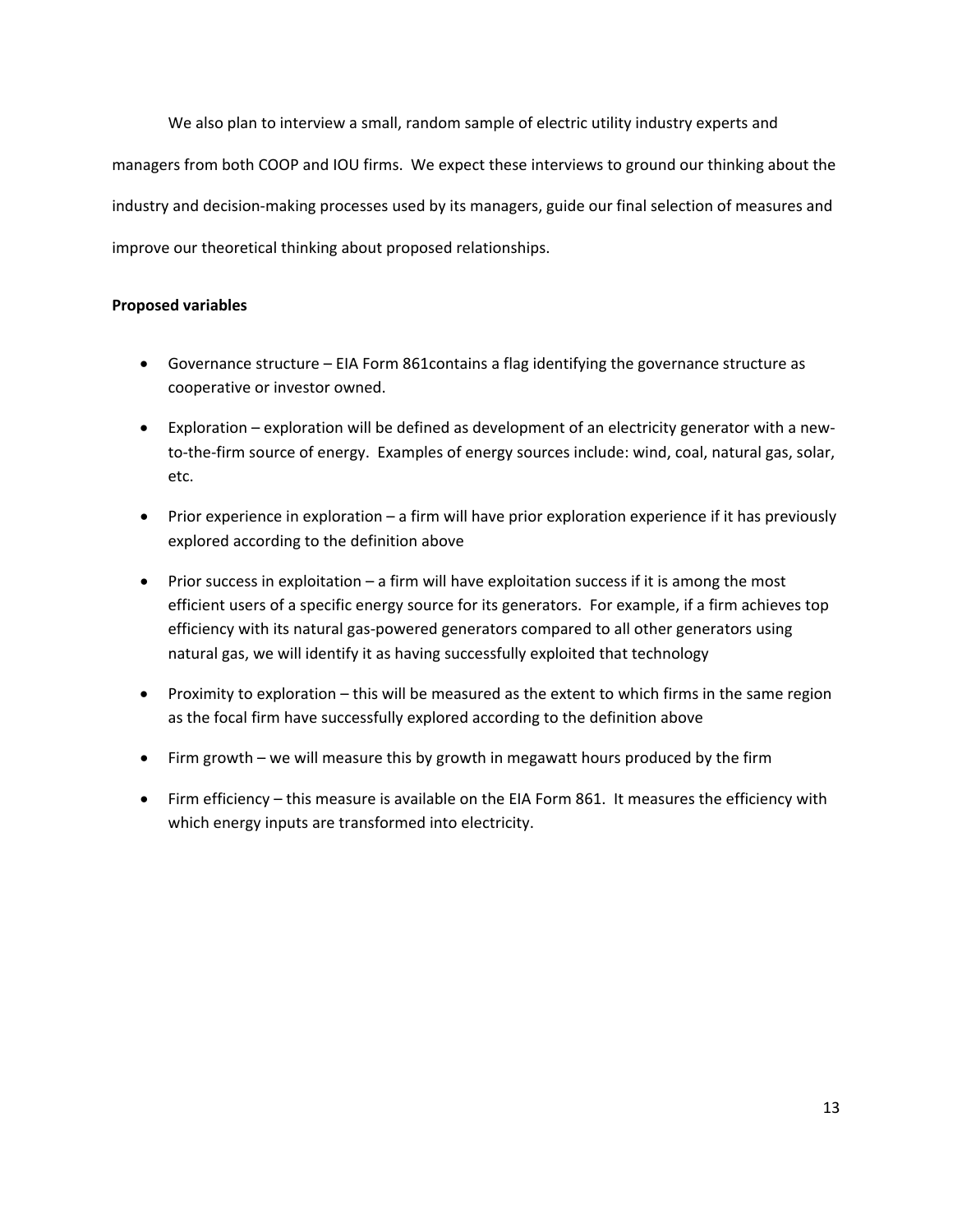## References

Barney, J. B. (1991). "Firm resources and sustained competitive advantage." Journal of Management **17**(1): 99‐120.

Brealey, R. A. and S. C. Myers (2002). Principles of Corporate Finance. Boston, McGraw‐Hill.

Desai, V. M. (2008). "Constrained growth: How experience, legitimacy, and age influence risk taking in organizations." Organization Science **19**(4): 594‐608.

Gupta, A., K. G. Smith, et al. (2006). "The interplay between exploration and exploitation." Academy of Management Journal **49**(4): 693‐706.

Holmqvist, M. (2004). "Experiential Learning Processes of Exploitation and Exploration Within and Between Organizations: An Empirical Study of Product Development." Organization Science **15**(1): 70‐ 81.

Jensen, M. C. and W. H. Meckling (1976). "Theory of the Firm: Managerial Behavior, Agency Costs, and Ownership Structure." Journal of Financial Economics **3**(4): 305‐360.

Koza, M. P. and A. Y. Lewin (1998). "The coevolution of strategic alliances: A longitudinal analysis of an international professional service." Organization Science **9**: 255‐264.

Levinthal, D. A. and J. G. March (1993). "The Myopia of Learning." Strategic Management Journal **14**: 95‐ 112.

March, J. G. (1991). "Exploration and exploitation in organizational learning." Organization Science **2**: 71‐ 87.

Porter, M. E. (1996). "What is strategy?" Harvard Business Review **November‐December**: 61‐78.

Rosenkopf, L. and A. Nerkar (2001). "Beyond local search: Boundary‐spanning, exploration, and impact in the optical disk industry." Strategic Management Journal **22**(4): 287‐306.

Shapira, Z. (1994). Risk taking: A managerial perspective. New York, Russell Sage Foundation.

Sidhu, J. S., H. R. Commandeur, et al. (2007). "The Multifaceted Nature of Exploration and Exploitation: Value of Supply, Demand, and Spatial Search for Innovation." Organization Science **18**(1): 20‐38.

Sitkin, S. B. and A. L. Pablo (1992). "Reconceptualizing the Determinants of Risk Behavior." Academy of Management Review **17**(1): 9‐38.

Sniezek, J. A. (1998). "Risk taking: A managerial perspective." Administrative Science Quarterly **43**(3): 726‐728.

Tushman, M. and C. O'Reilly (1996). "Ambidextrous Organizations: Managing Evolutionary and Revolutionary Change." California Management Review **38**(4): 8‐30.